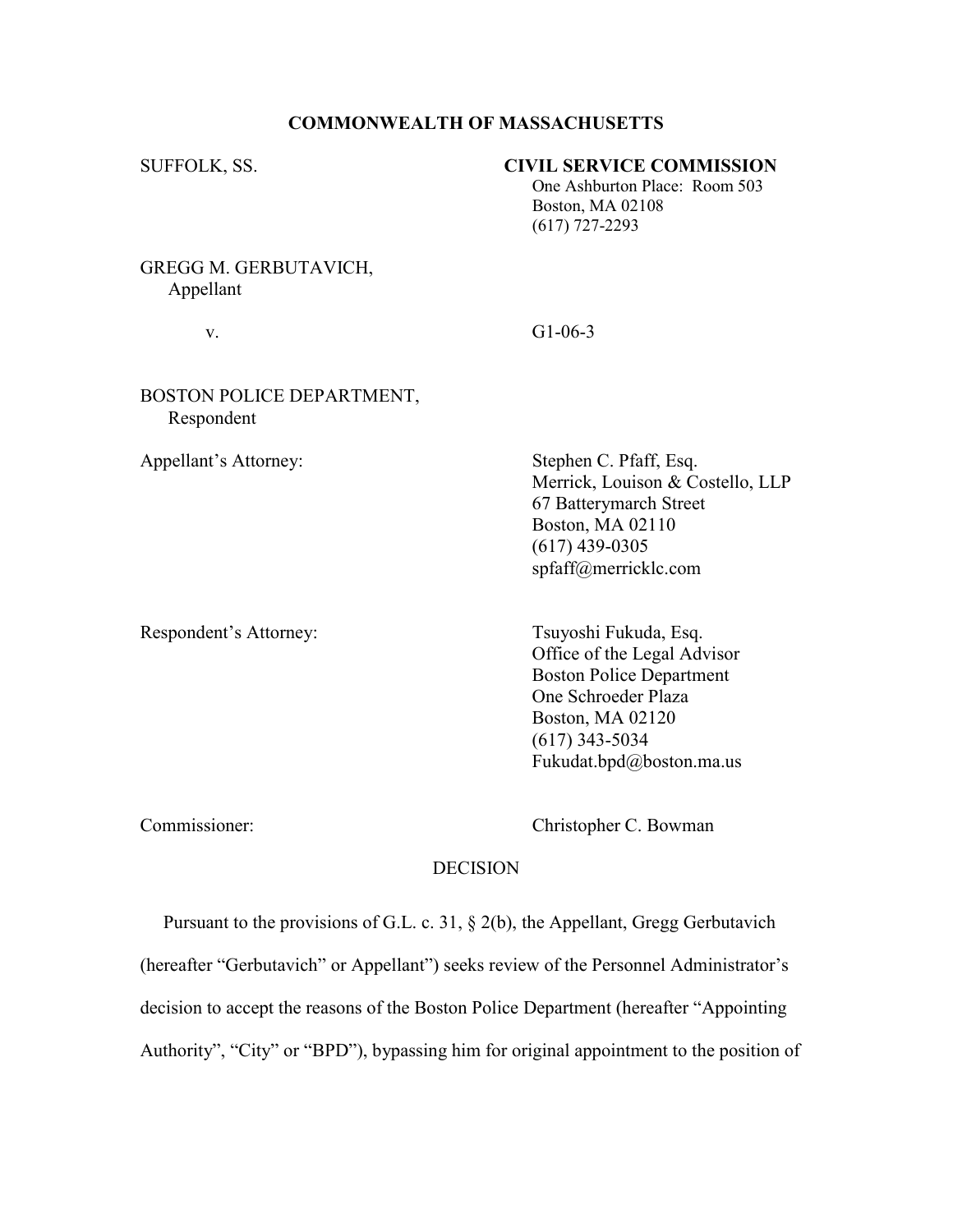police officer. A full hearing was held on February 7, 2007 at the offices of the Civil Service Commission. One tape was made of the hearing.

# FINDINGS OF FACT:

 Sixteen (16) exhibits were entered into evidence at the hearing (Joint Exhibits 1-8; Appellant Exhibits 9  $\&$  16; Appointing Authority Exhibits 10-15). Based on these exhibits and the testimony of the following witnesses:

## For the Appointing Authority:

- Robin Hunt, Director of Human Resources; Boston Police Department;
- **Deputy Superintendent Marie Donahue; Boston Police Department;**

## For the Appellant:

Gregg Gerbutavich, Appellant;

I make the following findings of fact:

- 1. The Appellant is a thirty-four (34) year old male from South Boston. He graduated from Don Bosco Technical High School in 1990 and received a bachelors degree from North Adams State College in 1995. He is employed (and was at the time of his bypass) as an Account Executive for USA Mobility in Dedham. (Exhibit 3)
- 2. The Appellant took an open examination for the position of police officer in 2003. (Exhibit 7)
- 3. On June 8, 2005, the Appellant's name appeared on Certification 250537 for the position of police officer for the Boston Police Department. (Exhibit 7)
- 4. The Boston Police Department filled 61 police officer positions from Certification 250537. Eleven (11) of the candidates selected for appointment were ranked below the Appellant on the above-referenced Certification. (Exhibit 7; Stipulated)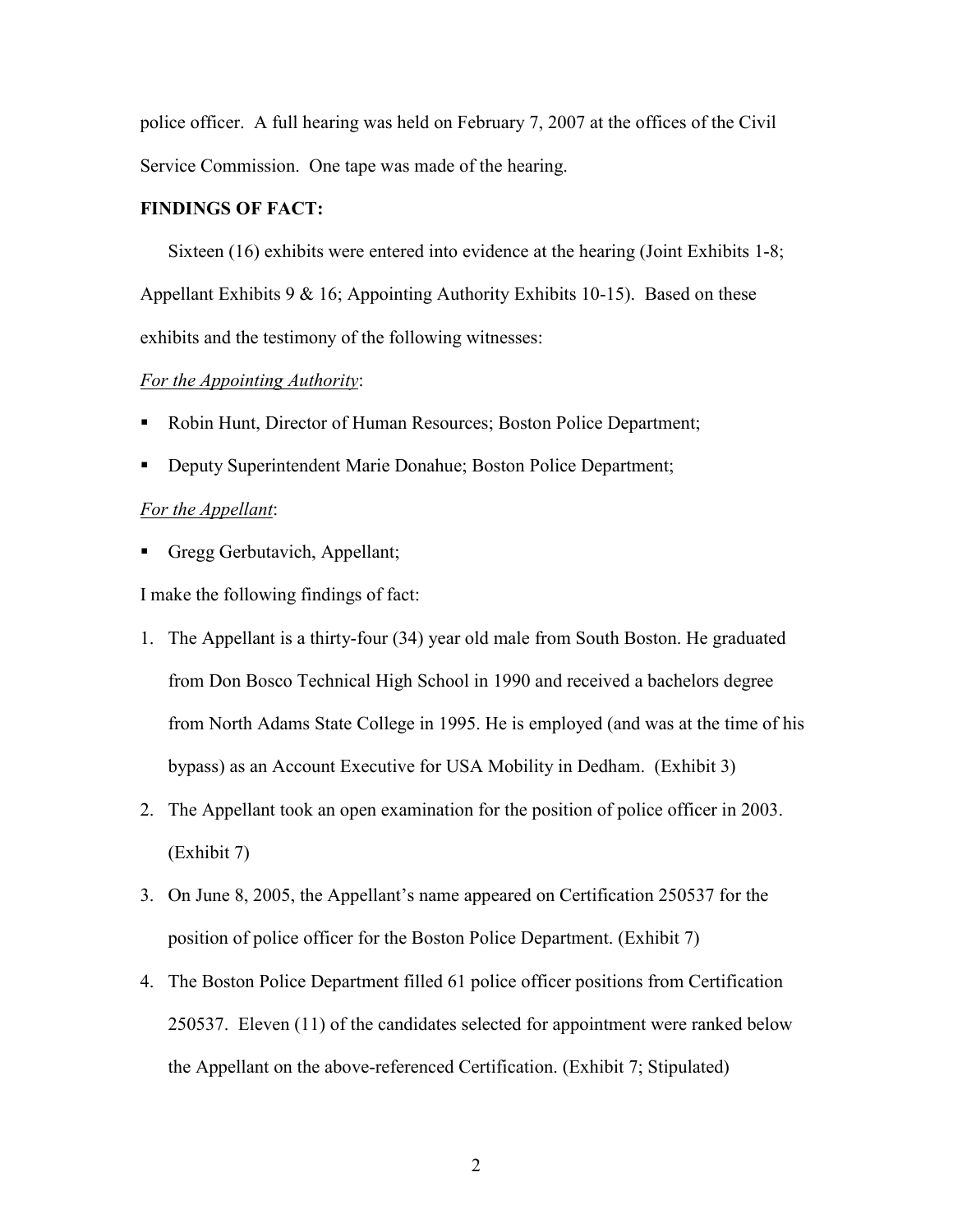5. On November 10, 2005, the Boston Police Department notified the state's Human Resources Division (HRD) that it was bypassing the Appellant for appointment for the following reasons: a) On March 14, 2004; the Appellant was arrested by the New Hampshire State Police for the offense of Driving While Intoxicated. On April 27, 2004, Mr. Gerbutavich entered a plea of guilty and was fined \$350.00 in Plymouth District Court in the State of New Hampshire; b) the Appellant was terminated from his employment with FedEx for failing to notify his supervisor of the New Hampshire DWI incident in a timely manner; and c) the Appellant's driving history was deemed to be "highly problematic and of significant concern." (Exhibit 1)

## DWI Incident

- 6. Approximately one year after taking the civil service examination for the position of police officer, the Appellant was arrested for Driving While Intoxicated in New Hampshire on March 14, 2004. (Testimony of Appellant; Exhibit 11)
- 7. The New Hampshire State Police Trooper who stopped the Appellant on March 14, 2004 completed an Incident Report which was entered as Exhibit 11 at the Commission hearing. (Exhibit 11)
- 8. According to the above-referenced incident report, the Trooper stopped the Appellant at approximately 1:25 A.M. after the Appellant pulled into the oncoming path of another car while taking a left turn. (Exhibit 11)
- 9. After observing "the odor of alcohol in addition to the fact that the Appellant had a flushed face, thick speech, slow and hesitant speech; slow and awkward movements; poor dexterity while looking for his wallet"; and the fact that the Appellant would not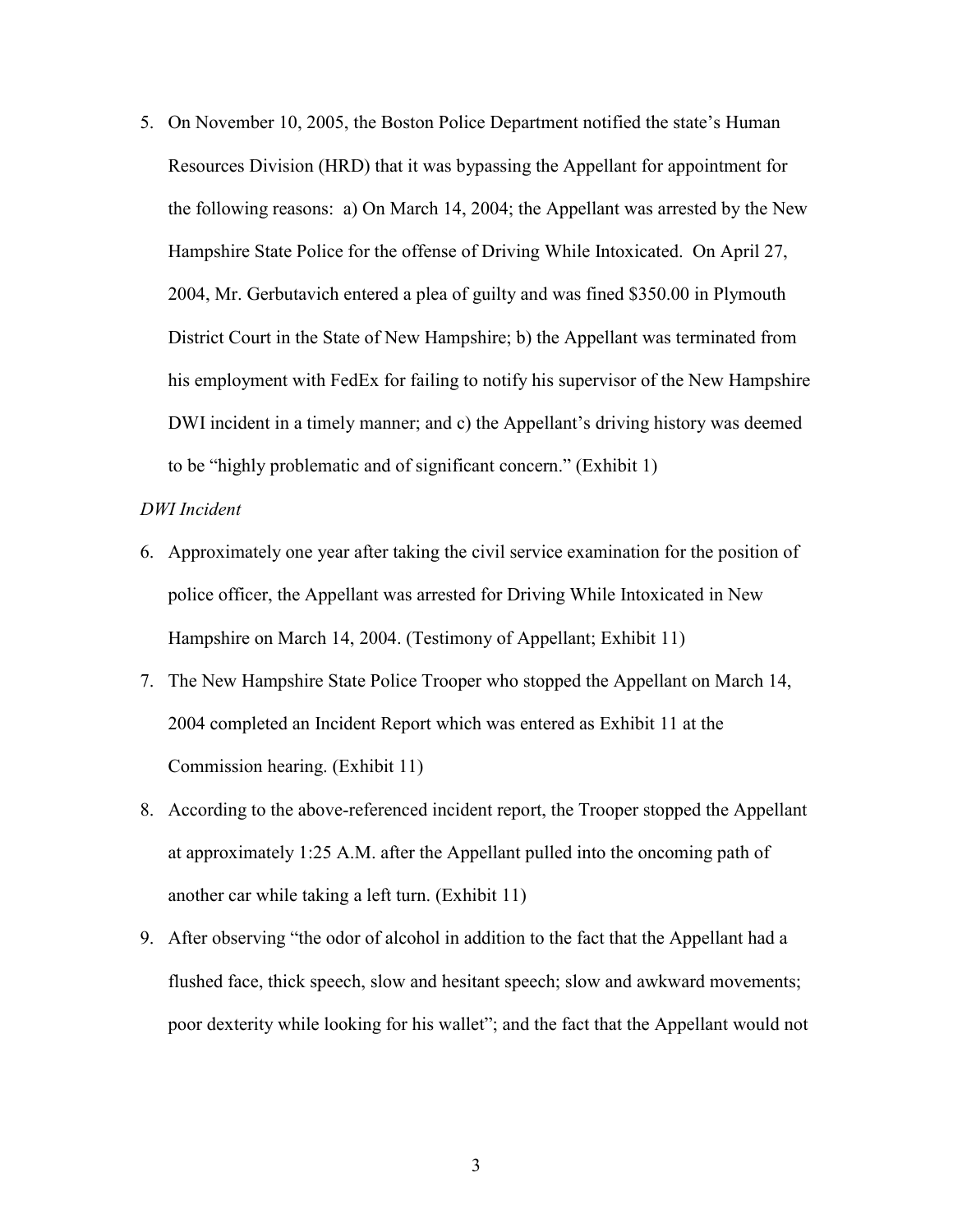make eye contact with him; the State Trooper administered a series of sobriety tests. (Exhibit 11)

- 10. The Trooper's observations from the "Balance" test were as follows: "Obvious sway; wide and circular; almost fell against car 2 times; obvious difficulty with balance; never complained about back; never saw him show signs of pain / discomfort; count estimate: 25". (Exhibit 11)
- 11. The Trooper's observations from the "Finger to Nose" test were as follows: "Asked to stand normally; missed finger to nose on all 4 attempts; swaying noticeably; difficulty with balance; slow / steady arm movements; never complained of back; showed no signs of pain." (Exhibit 11)
- 12. The Trooper's observations from the "Walking" test were as follows: "Walked off and on heal to toe; couldn't touch heal to toe; walked normal gait on other steps; very unsteady on his feet; cross stepped several times. Arms extended at times to keep balance; almost fell against car when he turned; hesitant with gait on many steps; never complained of back pain; showed no signs of discomfort." (Exhibit 11)
- 13. The Trooper's observations from an "HGN" test were as follows: "All points distinct; eyes blood shot; eyes glazed; 6/6 points." (Exhibit 11)
- 14. Based on the above-referenced tests administered by the Trooper, the Appellant was arrested for DWI. He later refused a breathalyzer test. (Exhibit 11)
- 15. On his way to the police station, the Appellant asked the State Trooper if he could simply place him in protective custody as opposed to arresting him. (Exhibit 11)
- 16. On April 27, 2004, the Appellant pled guilty to "Operating Under the Influence; agreed to pay a \$350.00 fine; had his privilege to operate revoked for 9 months with 6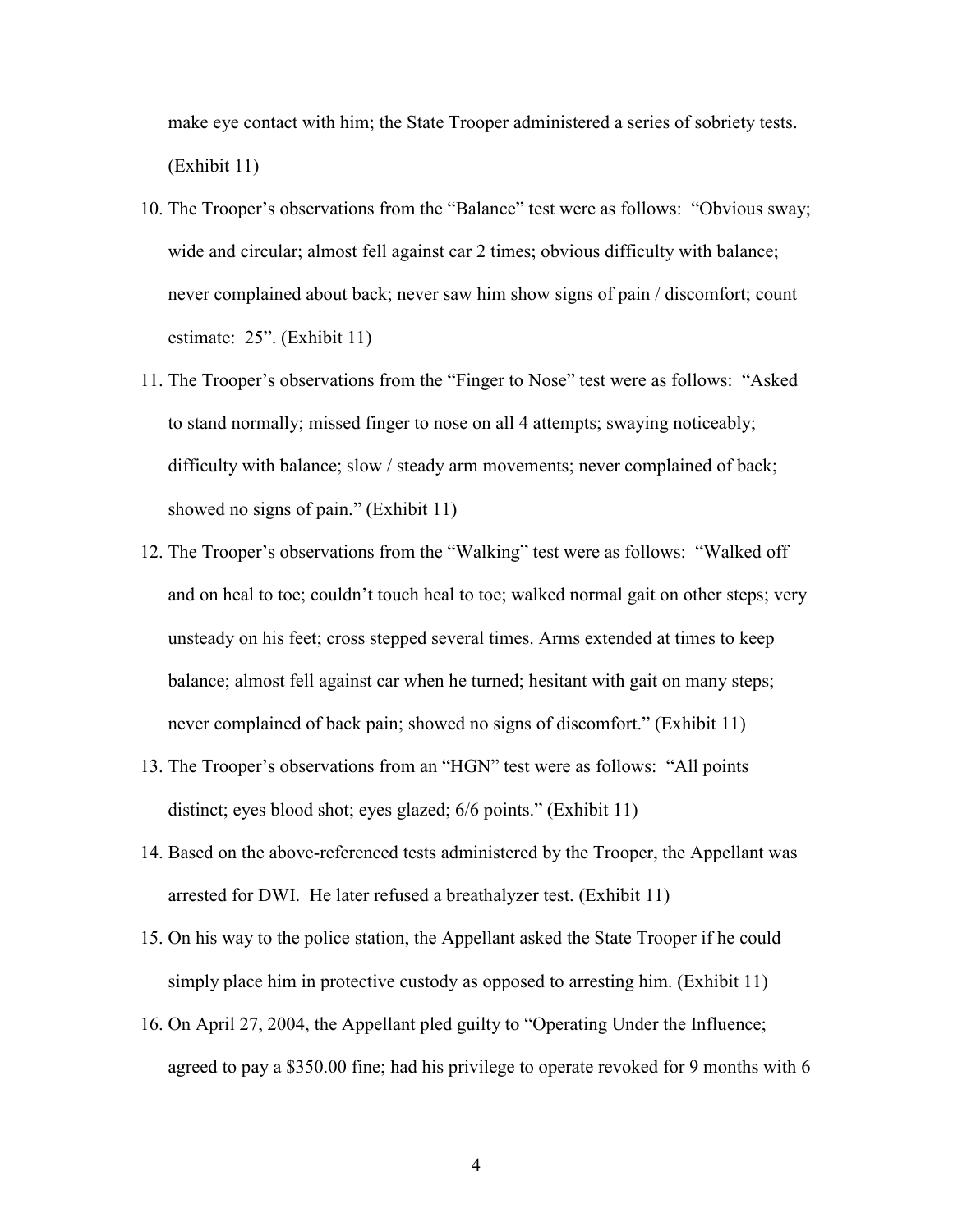months suspended upon entrance into IDIP within 45 days and successful completion thereof." (Exhibit 14)

17. During his testimony at the Commission hearing, the Appellant testified that he had three beers on the night in question at a local bar in New Hampshire between 12:00 midnight and 1:30 A.M. When asked during cross-examination if he failed the "Finger to Nose" test administered by the Trooper on the night in question, the Appellant answered "no" only to recant his testimony after being shown a copy of the Trooper's incident report. (Testimony of Appellant)

## Termination from FedEx

- 18. Prior to his arrest for Driving While Intoxicated, the Appellant was employed parttime at FedEx. (Testimony of Appellant)
- 19. As referenced above, the Appellant pleaded guilty to Driving While Intoxicated on April 27, 2004. (Exhibit 14)
- 20. According to the Appellant, he notified FedEx of the incident on April 28, 2004, one day after entering his guilty plea. (Testimony of Appellant)
- 21. According to the Appellant, he was unaware that FedEx policy required employees to notify them upon being arrested for DWI (on March 14, 2004), as opposed to waiting to notify them until the case was disposed of (via a guilty plea on April 27, 2004).
- 22. For violating the above-referenced policy, the Appellant was terminated from FedEx. (Testimony of Appellant)

#### Driving Record

23. In addition to the above-referenced DWI, the Appellant's driving includes the following violations: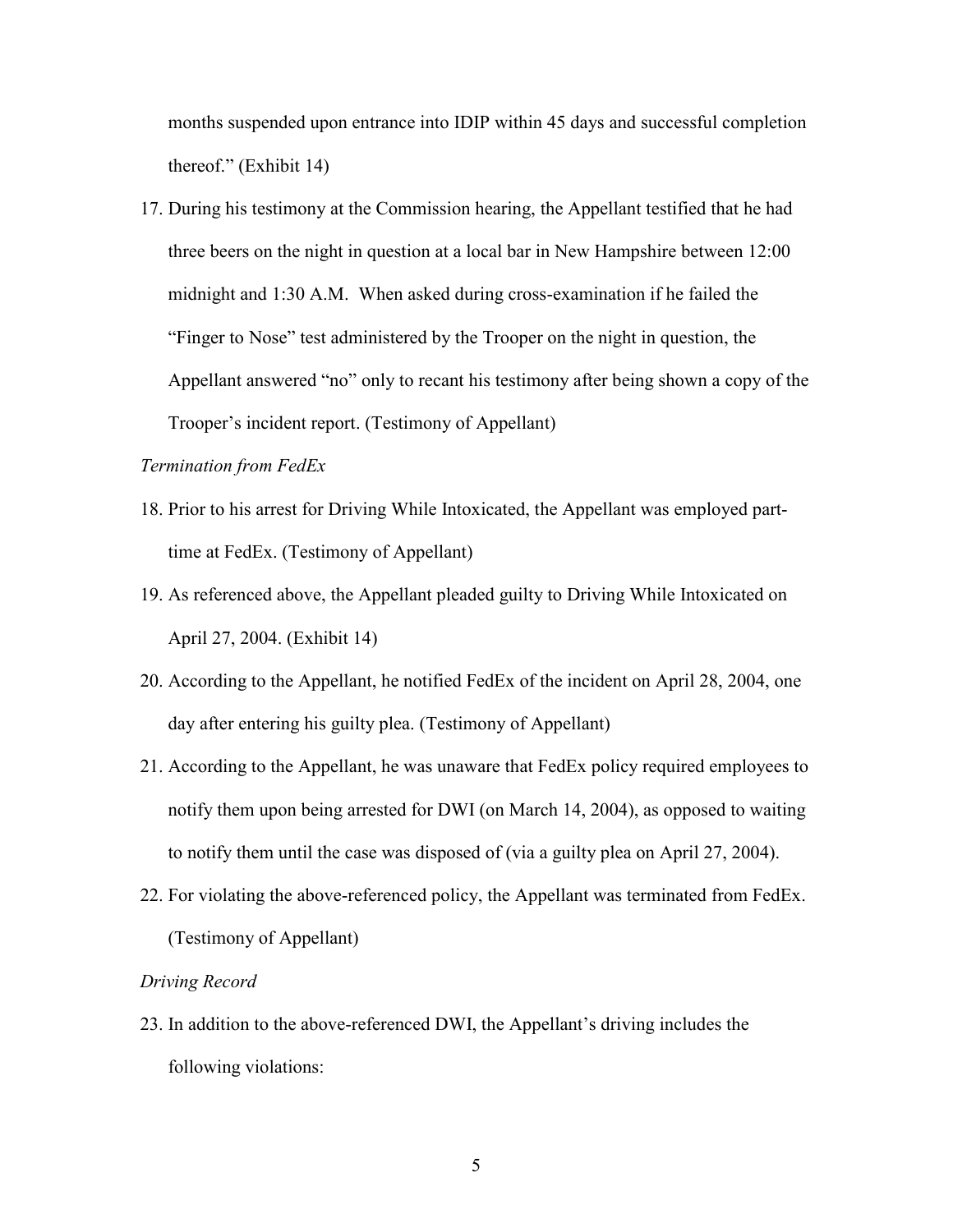| ONE WAY STREET BOSTON R                |
|----------------------------------------|
| 05/16/91<br><b>SPEEDING LEOMINSTER</b> |
| 07/15/91 RT OF WAY INTERSECTION BOSTON |
| <b>FAILURE TO STOP BOSTON NR</b>       |
| SURCHARGEABLE ACCIDENT MEDFORD         |
| 10/04/96 FAILURE TO STOP S BOSTON R    |
| <b>MASS PIKE SPEED MILLBURY R</b>      |
| <b>SURCHARGEBABLE ACCIDENT BOSTON</b>  |
| <b>FAILURE TO STOP REVERE R</b>        |
| SUSPENSION PAYMENT DEFAULT INDEFINITE  |
|                                        |

## Issue of Disparate Treatment

- 24. The Appellant argues that the Boston Police Department has hired individuals with more serious violations than those committed by the Appellant.
- 25. On April 13, 2006, the Appellant sought from the Boston Police Department, among other things, the criminal record of any individual appointed as police officer by the City of Boston for the past ten (10) years. (Exhibit 9)
- 26. Robin Hunt, Director of Human Resources for the Boston Police Department, could not explain why the City only provided the Appellant with information regarding officers appointed in calendar years 2005 and 2006. (Testimony of Hunt)
- 27. According to Ms. Hunt, two applicants selected for appointment as police officers by the Boston Police Department in the last two classes were arrested for Operating Under the Influence. According to Ms. Hunt, these two individuals were not bypassed for appointment as the charges were dismissed in both cases and the incidents occurred 8 – 10 years ago. When asked by this Commissioner if either of those applicants has a relative employed by the Boston Police Department, Ms. Hunt indicated that one of the two applicants is related to a sworn officer in the Department and has a sister that works for the Department as a clerk. (Testimony of Hunt; Exhibit 4 & 5)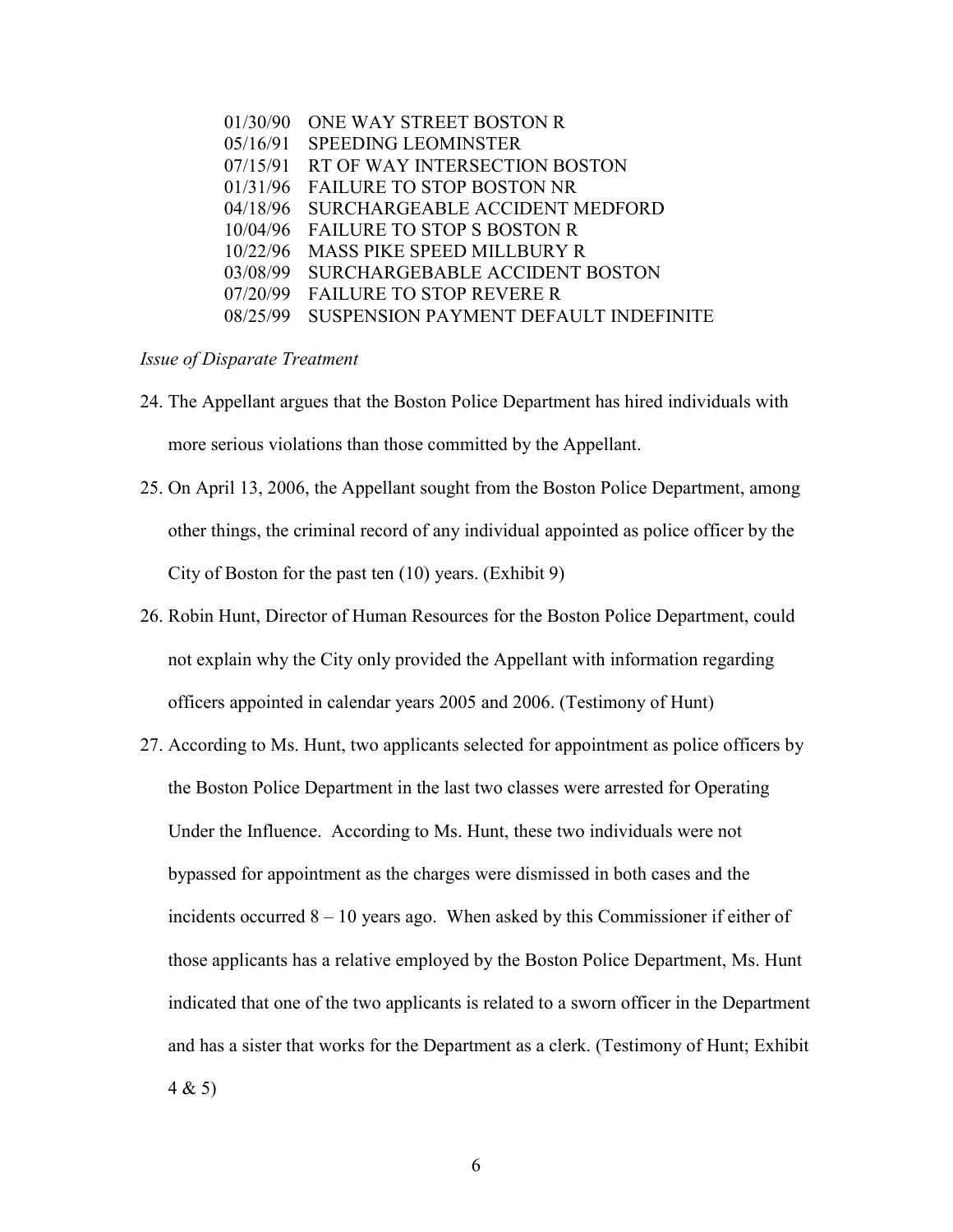## CONCLUSION:

 The role of the Civil Service Commission is to determine "whether the Appointing Authority has sustained its burden of proving that there was reasonable justification for the action taken by the appointing authority." City of Cambridge v. Civil Service Commission, 43 Mass. App. Ct. 300, 304 (1997). Reasonable justification means the Appointing Authority's actions were based on adequate reasons supported by credible evidence, when weighed by an unprejudiced mind, guided by common sense and by correct rules of law. Selectmen of Wakefield  $\nu$ . Judge of First Dist. Ct. of E. Middlesex, 262 Mass. 477, 482 (1928). Commissioners of Civil Service v. Municipal Ct. of the City of Boston, 359 Mass. 214 (1971). G.L. c. 31, s. 2(b) requires that bypass cases be determined by a preponderance of the evidence. A "preponderance of the evidence test requires the Commission to determine whether, on the basis of the evidence before it, the Appointing Authority has established that the reasons assigned for the bypass of an Appellant were more probably than not sound and sufficient." Mayor of Revere v. Civil Service Commission, 31 Mass. App. Ct. 315 (1991). ; G.L. c. 31, § 43.

 Appointing Authorities are rightfully granted wide discretion when choosing individuals from a certified list of eligible candidates on a civil service list. The issue for the commission is "not whether it would have acted as the appointing authority had acted, but whether, on the facts found by the commission, there was reasonable justification for the action taken by the appointing authority in the circumstances found by the commission to have existed when the Appointing Authority made its decision." Watertown v. Arria, 16 Mass. App. Ct. 331, 334 (1983). See Commissioners of Civil Serv. v. Municipal Ct. of Boston, 369 Mass. 84, 86 (1975) and Leominster v. Stratton, 58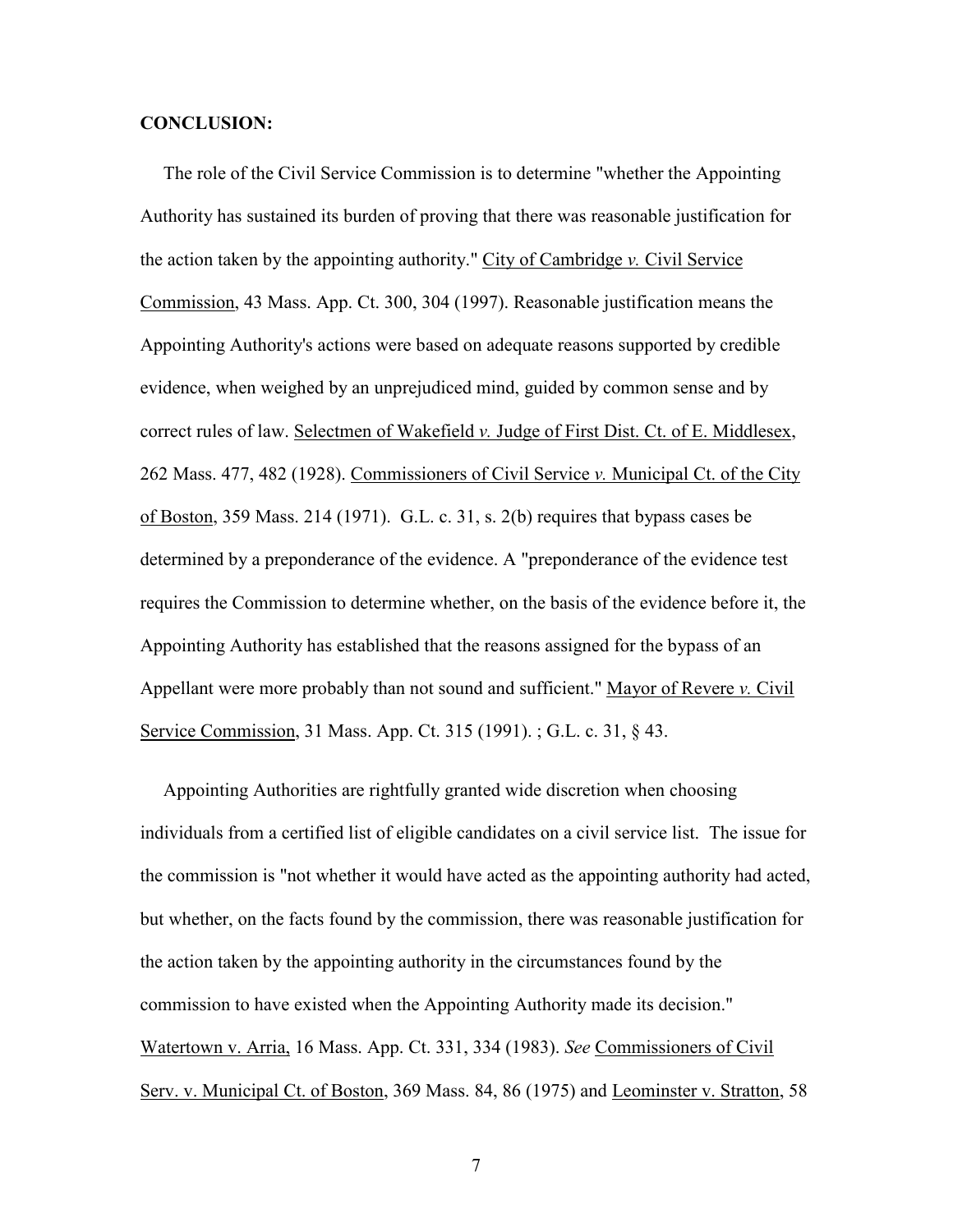Mass. App. Ct. 726, 727-728 (2003). However, personnel decisions that are marked by political influences or objectives unrelated to merit standards or neutrally applied public policy represent appropriate occasions for the Civil Service Commission to act. City of Cambridge, 43 Mass. App. Ct. at 304.

 Gregg Gerbutavich took and passed the civil service examination for the position of police officer in 2003. He scored high enough to rank among those individuals to be considered for appointment as a police officer to the Boston Police Department, no small fete for an applicant, such as the Appellant, who does not qualify for the absolute statutory preference afforded to veterans who take and pass the same exam. A long-time resident of South Boston and a graduate of Don Bosco Technical High School, the Appellant is a likeable, well-mannered man with a sincere desire to serve his community as a police officer.

 Unfortunately for the Appellant, approximately one year after taking the abovereferenced exam, he exercised horrible personal judgment that led to his arrest for Driving While Intoxicated. While visiting his sister at a college in New Hampshire, the Appellant and a friend went out for pizza and ended up at a local bar. The Appellant acknowledges that he consumed three beers between 12:00 midnight and 1:30 A.M. before getting behind the wheel of his car. While driving back from the bar, the Appellant turned into oncoming traffic while making a left turn, forcing another car to veer off to the parking lane. A New Hampshire State Trooper witnessed the incident and stopped the Appellant, who was driving the car. The Appellant failed a series of sobriety tests and later refused to take a breathalyzer test. The detailed incident report of the New Hampshire State Trooper was admitted as an exhibit and clearly shows the Appellant,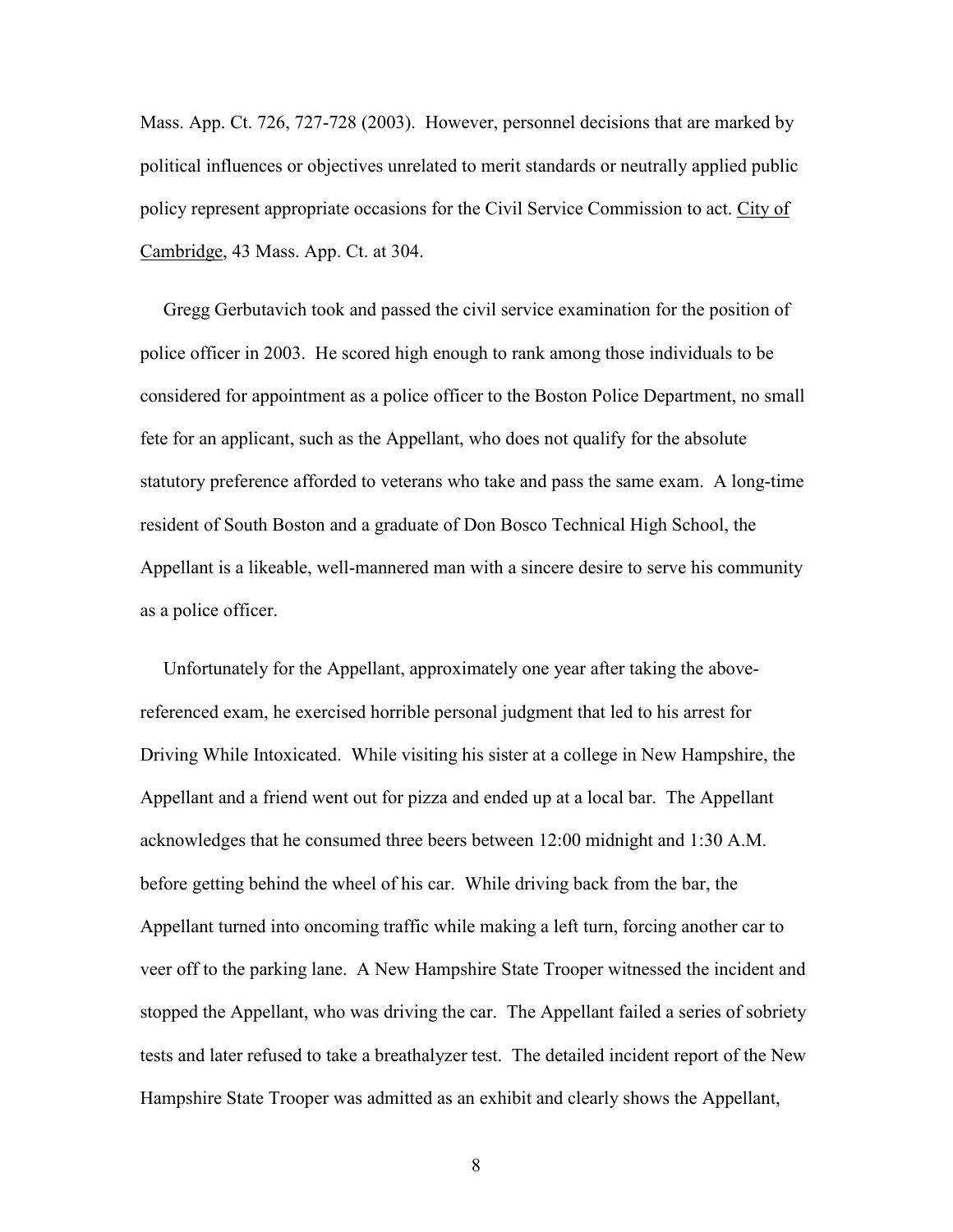who on at least two occasions almost fell against the car while taking the tests, as an individual who should not have been operating an automobile on the night in question. Given the serious nature of the incident, and the central role it plays in this appeal, it was troubling to hear the Appellant initially deny that he failed the "Finger and Nose" portion of the tests administered by the New Hampshire State Trooper. Notwithstanding the Appellant's memory lapse on this point, he did indeed plead guilty to Operating Under the Influence, paid a fine and had his license suspended. Further, he waited several weeks to notify his then-part-time employer, FedEx, of the arrest, violating their policy regarding the need to immediately notify them of such arrests. The Appellant's testimony that he wasn't aware of the FedEx policy, much like his failure to recall failing a key component of the test administered by the New Hampshire State Trooper, rings hollow with this Commissioner.

 Finally, the Appellant has failed to show that the Appointing Authority has engaged in disparate treatment regarding the treatment of similarly situated applicants. While two applicants from the two most recent class of police officers were arrested for Operating Under the Influence, the charges were dismissed and the incidents occurred  $8 - 10$  years ago. Those facts, as summarized by the City's Director of Human Resources, distinguish those Appellants from Mr. Gerbutavich, who pleaded guilty to the charge of Operating Under the Influence only one year after taking the police officer civil service examination. Further, there is no evidence showing that the fact that one of these applicants has relatives employed by the Boston Police Department influenced the City's decision-making process.